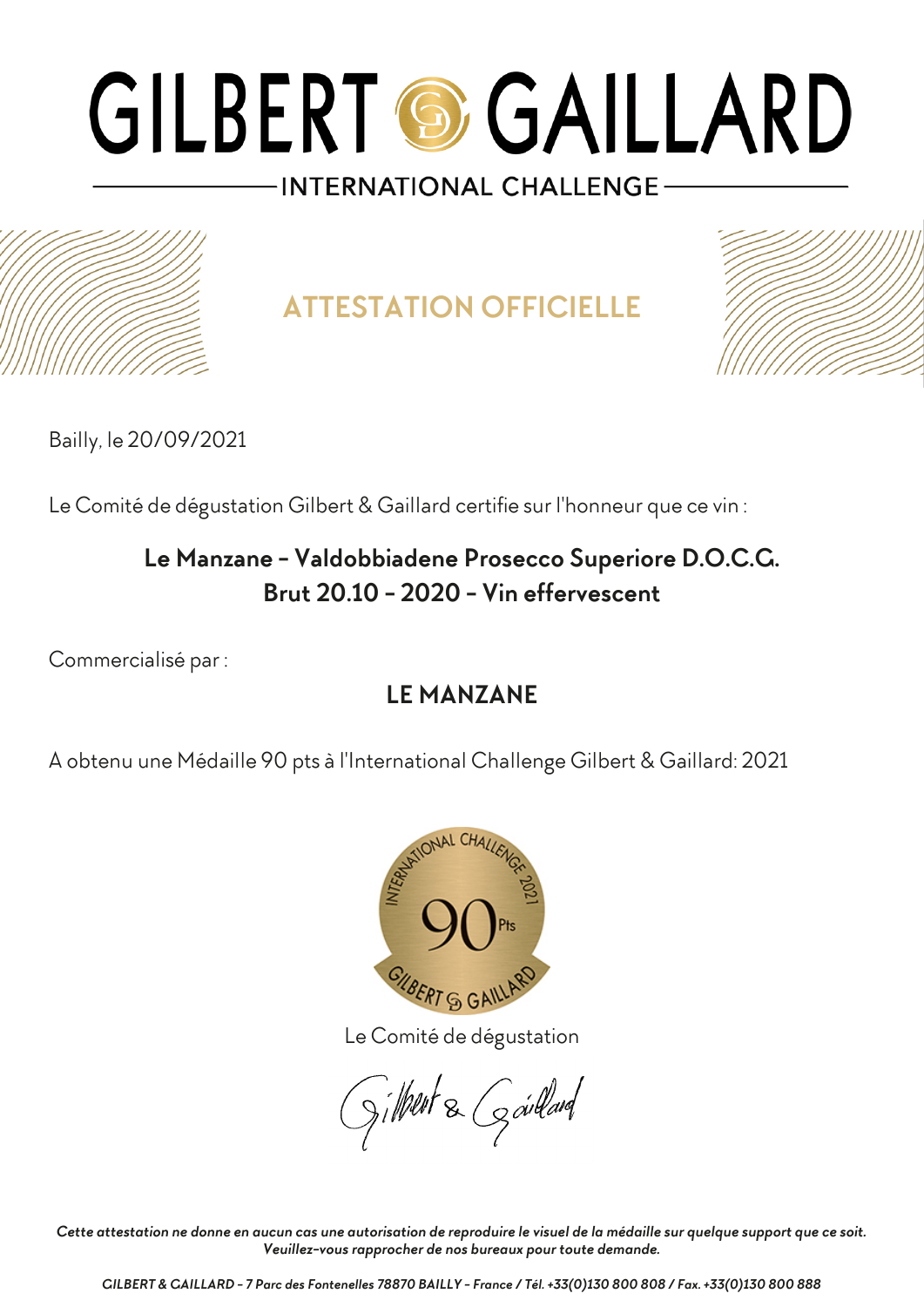

## **OFFICIAL CERTIFICATE**



Bailly, 2021-09-20

The Gilbert & Gaillard tasting panel hereby certifies that the following wine :

### **Le Manzane - Valdobbiadene Prosecco Superiore D.O.C.G. Brut 20.10 - 2020 - Vin effervescent**

Marketed by :

### **LE MANZANE**

Was awarded a 90 pts Medal at the Gilbert & Gaillard International Challenge: 2021



The Tasting Panel

gilbert & Gardard

*Under no circumstances does this certificate provide permission to reproduce the medal visual on any media whatsoever. Please contact our offices for any requests.*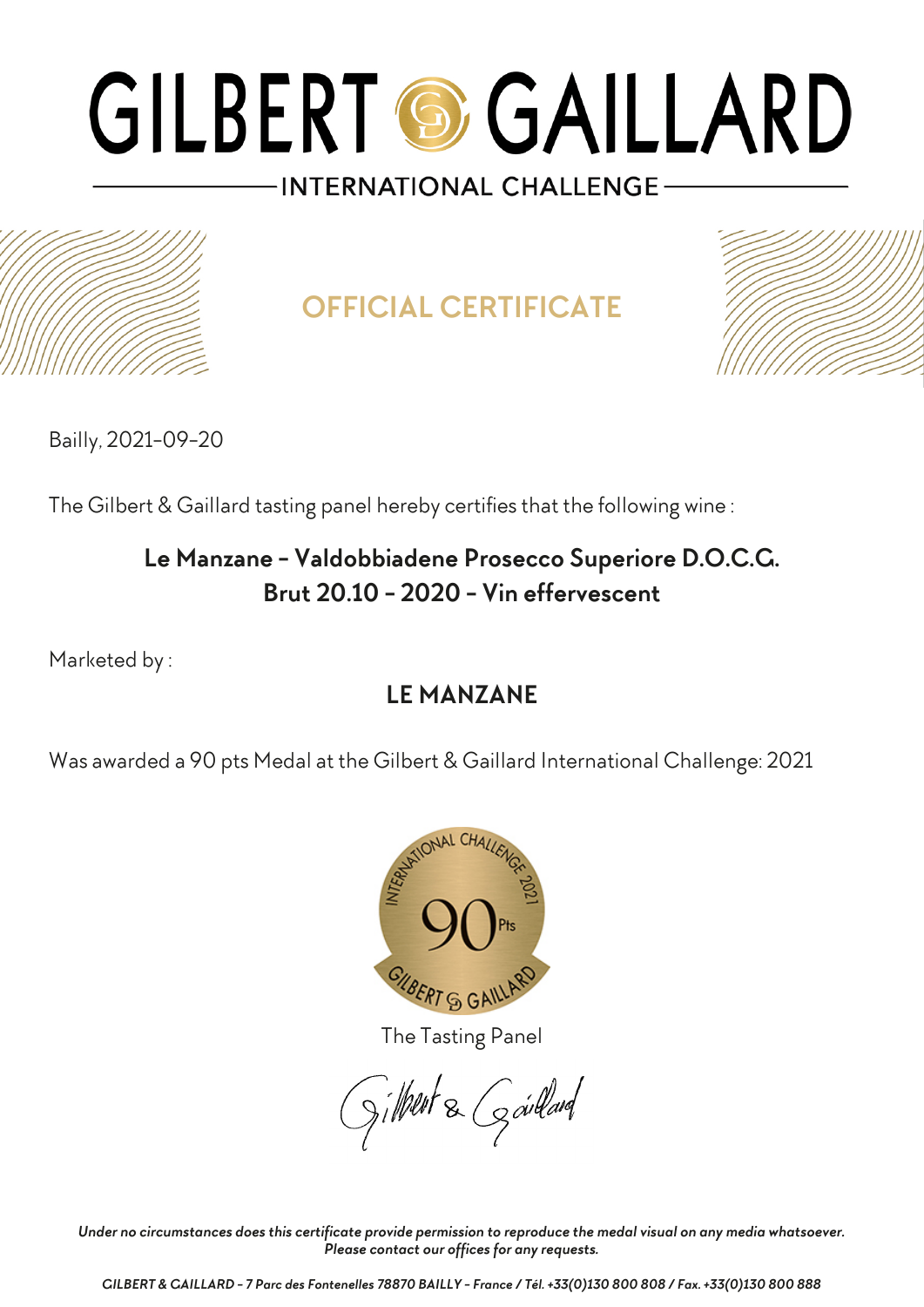## **INFORME OFICIAL**



Bailly, a 20/09/2021

El comité de cata Gilbert & Gaillard certifica que el vino :

### **Le Manzane - Valdobbiadene Prosecco Superiore D.O.C.G. Brut 20.10 - 2020 - Vin effervescent**

Comercializado por :

### **LE MANZANE**

Ha obtenido una Medalla 90 pts en el International Challenge Gilbert & Gaillard: 2021



El Comité de Cata

gilbert & Gardard

*Under no circumstances does this certificate provide permission to reproduce the medal visual on any media whatsoever. Please contact our offices for any requests.*